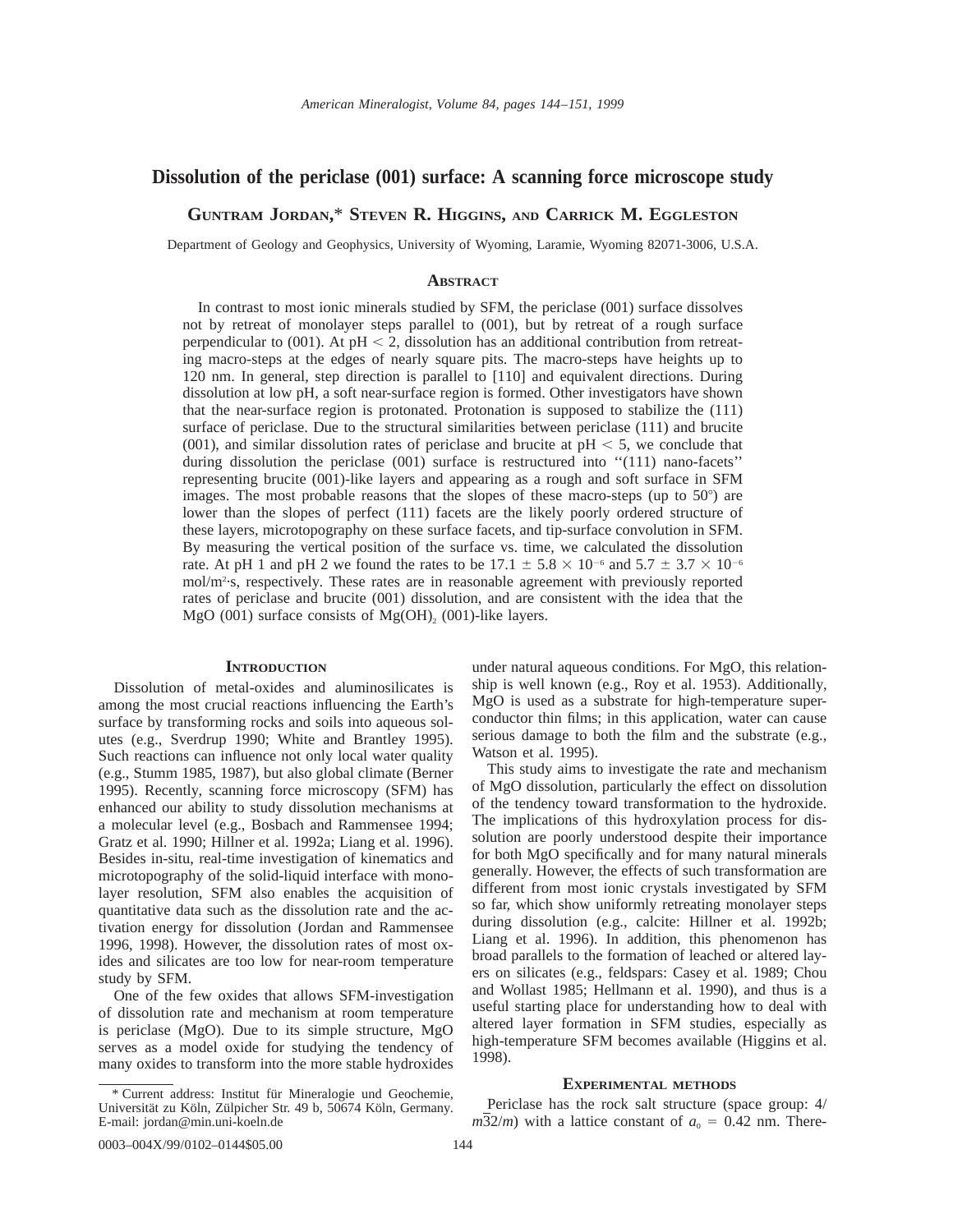fore, on the (001) surface the height of monolayers is  $a_0$  $2 = 0.21$  nm. MgO exhibits perfect cleavage on (001). Synthetic crystals from Marketech International were used. The experiments were performed using a Nanoscope-IIIa-Multimode-SFM (Digital Instruments). The images were taken with silicon probes (spring constant: 0.02–0.1 N/m) in contact mode. The loading force applied was smaller than  $\sim$ 10 nN. However, for the acquisition of dissolution rate data, the surface was scanned only about 4 times an hour to reduce the risk of surface alteration induced by the scanning tip (which can introduce systematic errors to the calculation of dissolution rates). The in-situ imaging of the surface during dissolution and measurements of the vertical surface position were carried out with a commercially available fluid cell (Digital Instruments). Solutions were fed into the cell gravimetrically (without stopping flow while images were taken); flow rates ranged from 0.3 mL/min to 6 mL/min. Experiments at pH 2 were conducted with a flow rate of at least 2 mL/min because it was impossible to evaluate any dependence of dissolution rate on flow rate at this pH (see below). The solutions were prepared by using ultra-pure deionized water (resistivity:  $18$   $M\Omega$  cm) and reagent grade HCl. Experiments were conducted at room temperature  $(23-24 \degree C)$ .

Cup-shaped sample holders were made from titanium. The inner diameter of the sample holders is 6.4 mm with a depth of 2 mm. The MgO samples were affixed into these sample holders using epoxy (Dexter Corp.). The crystals were cleaved after the epoxy had set for at least 2 h; final dimensions of the crystals were  $\sim$  2  $\times$  0.5  $\times$  5 mm. In the fluid cell the (001) surface (0.5  $\times$  5 mm) was facing toward the tip, the long edge parallel to the cantilever. Corrosion or pitting of the sample holder by the solutions could not be detected.

#### **RESULTS**

In general, unreacted MgO (001) cleavage faces were microscopically rough and showed two different patterns. In some cases the cleavage face revealed high steps (up to about 25 nm) in a zigzag pattern. The angles occurring in this pattern are  $25-35^{\circ}$  (Fig. 1a). But most frequently the surface consisted of parallel steps up to about 10 monolayers in height  $({\sim}2$  nm; Fig. 1b). The observed morphology of the periclase cleavage surface is in agreement with observations of Ikemiya et al. (1996), Perrot et al. (1994), and Sangwal et al. (1997).

Even after exposure to air for about 5 min—the time required for mounting the samples into the microscope a few protrusions on the surface can be discerned (Fig. 1b). The protrusions are frequently located at the steps but can also be found on terraces. The density of the protrusions varies between 10 and 100  $\mu$ m<sup>-2</sup>. The height of the protrusions is about 1 nm. Due to possible tipsurface convolution, only an upper limit of about 20 nm can be assigned to the diameter. As soon as deionized water (pH  $\sim$  5.8) is inserted into the fluid cell of the microscope (Fig. 1c), the protrusions tend to grow in size

(up to 5 nm in height) and density  $(10-150 \mu m^{-2})$ . Besides a slight roughening of the surface and the growth of the protrusions, the surface is relatively stable in water (Fig. 1d). Even after a period of 60 min, dissolution is not obvious. However, it cannot be ruled out that the protrusions and the surface roughening might ''screen'' a possible slight movement of steps at terraces.

The surface morphology alters immediately and extensively after exchange of the deionized water in the fluid cell for an HCl solution with  $pH \leq 3$ . As soon as the pH of the fluid within the cell decreases, dissolution begins by a further roughening of the surface (Fig. 1e). The protrusions formed in water at a higher pH are removed, individual terraces can no longer be observed, and new asperities are formed. The slopes of these asperities are about  $25^\circ$ . The maximum slopes observed are about  $35^\circ$ . The RMS-roughness of the surface is about 2 nm at pH values from 1 to 3. The maximum relief (vertical distance between high point and low point) is 15 nm. At pH 1 this roughness is reached within seconds [note the roughening evident in Fig. 1e during the down-scan; the subsequent up-scan (Fig. 1f ) shows the roughening in the upper part of the image compared to Fig. 1e], whereas at pH 3 it takes up to 10 min to reach this roughness (not shown).

A further difference in the properties of the surface caused by the exchange of deionized water in the fluid cell for an HCl solution with  $pH \leq 3$  is that at low pH the surface appears to be much softer than in deionized water. Even a loading force as small as 10 nN, which does not affect the surface morphology of most ionic solids studied by SFM (e.g., on calcite: Park et al. 1996), causes considerable surface damage manifested by deeply carved scan fields after repeatedly scanning the surface. Therefore, besides the change in surface morphology, low pH solutions alter physical properties of the near surface region of periclase and generate a soft surface layer.

Dissolution mainly takes place by a vertical retreat of the surface while keeping its rough morphology without observable retreat at monolayer steps. To quantify this kind of dissolution, the vertical retreat of the surface can be measured by monitoring the voltage of the z-piezo. This method has been used to quantify dissolution rates (e.g., calcite: Hong et al. 1997). We used 15  $\mu$ m × 15  $\mu$ m scans of the surface and monitored the median height of the scan field (i.e., 50% of the scan field has a higher and 50% a lower vertical position). Figure 2 shows sequences of the vertical retreat of a periclase (001) surface. The error in acquiring vertical retreat data is caused by several factors, including thermal drift, effects of softening and swelling of the epoxy holding the sample, and fluctuations of the flow rate that cause variation in the vertical deflection signal of the cantilever. Instabilities of the piezo and associated electronics can be neglected as an error source. For example, at pH 1 the full 440 V range of the piezo is passed within about 4 h as a result of dissolution. In contrast, the variation of the vertical deflection signal caused by all error sources typically corresponds to an up- and downward movement of the piezo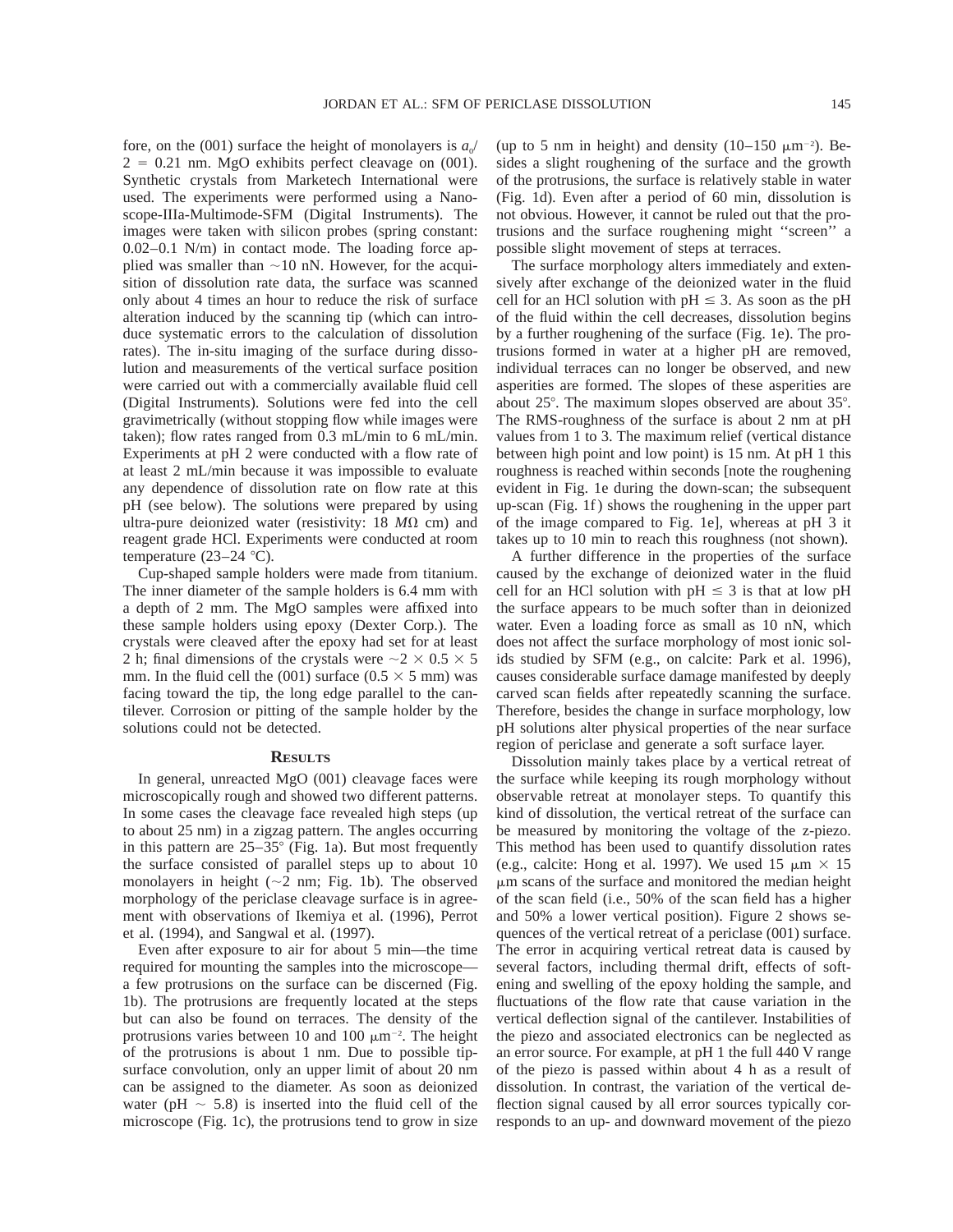

**FIGURE 1.** (**a**) (001) cleavage face of periclase showing steps arranged in a zigzag pattern (step heights: up to 20 nm; surface was exposed to deionized water for 18 min). (**b**) (001) cleavage face with steps parallel to [100]. The steps consist of 2 to 8 monolayers (the curvature of steps is caused by image drift). On the surface a few protrusions (height  $=$  <1 nm) can be discerned (surface was exposed to air for about 30 min). (**c**) After 5 min in deionized water: size and areal density of protrusions grow (same scale as **b**). (**d**–**f**) Same surface area. (**d**) After 61 min in deionized water, the surface has become roughened, steps are poorly resolved, but overall dissolution is not obvious. (**e**) During

exchange of deionized water for acidified water (pH 1): In the upper part of the image, the dissolution of the protrusions formed in deionized water and the removal of steps and terraces by surface roughening can be seen. In the lower part of the image surface roughening created a completely different surface morphology (down-scan; image acquisition time  $= 50$  s). (**f**) Immediately successive to **e**: The whole surface is affected by tremendous surface roughening. The slope of the asperities is about  $25^\circ$ ; their maximum height is about 15 nm. Due to tip-sample convolution the actual morphology of asperities cannot be resolved (up-scan; image acquisition time  $= 50$  s).

within a range of 30 V (200 nm of topography, see dashed line segments in Fig. 2). In general, the error sources are independent of the pH of the solution applied. Therefore, at low pH the vertical retreat rate is high with respect to the scatter of data (Fig. 2a), whereas at higher pH data scatter becomes more obvious (Fig. 2c).

To monitor scatter of data and possible drift in the vertical direction, the vertical position of the surface can be measured in deionized water (pH  $\sim$  5.8) before and after measuring the vertical retreat rate in the solution of interest. Because dissolution in deionized water is very slow, vertical movement can be attributed to vertical drift and data scatter. However, the vertical retreat rate at pH 3 becomes so slow that even a correction of data by the retreat in deionized water is not helpful—scattering of data around zero screens the actual retreat rate. Therefore,

measuring rates by determining the vertical retreat of the surface fails at pH-values higher than 2.

In Table 1 the vertical retreat rates of the periclase (001) surface between pH 1 and 2 are summarized and converted into dissolution rates. Based on the molecular weight (40.3 g/mol) and the specific gravity of periclase (3.6 g/cm3 ) a retreat rate of 1 nm/min corresponds to 1.49  $\times$  10<sup>-6</sup> mol/m<sup>2</sup>·s. However, because of surface area normalization, the roughness of the surface (not considered in these calculations) should lead to slightly lower rates (based on the  $25^{\circ}$  slope of the surface asperities the actual surface area can be up to 10% larger than the scan area). Also, the measured dissolution rate does not consist exclusively of retreat of a surface with constant roughness, but has a contribution from retreating macro-steps (Figs. 3 and 4). The appearance of steps depends strongly on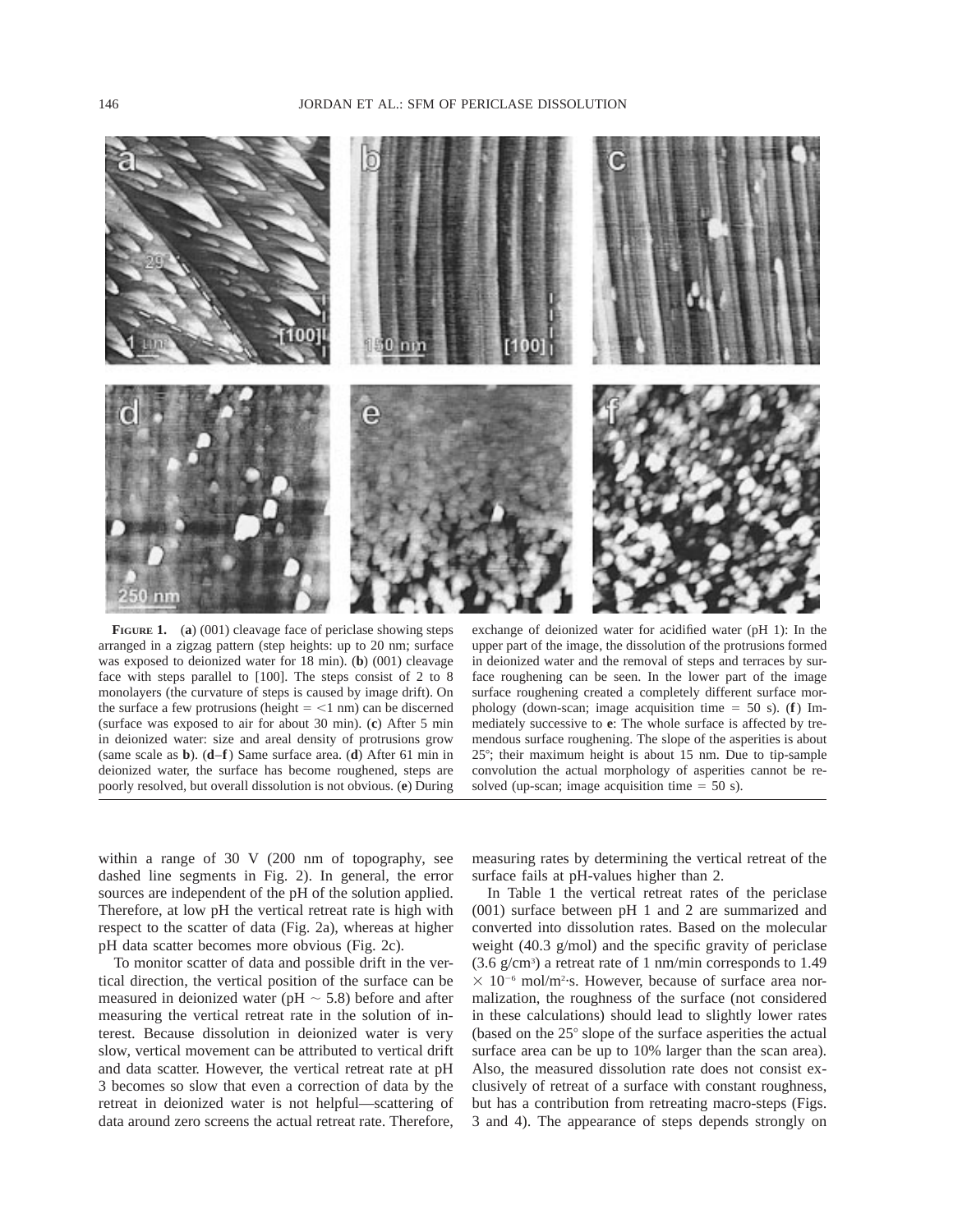$\equiv$ 



**FIGURE 2.** Plot of the vertical surface position vs. time. (**a**) pH 1; the data show a fairly constant linear dependence of the surface position on time. The linear regression gives a retreat rate of 12.1  $\pm$  0.3 nm/min. (**b**) pH 1.5 (solid line) and deionized water (dashed line). The linear regression of the advance of the vertical surface position in deionized water at the beginning of the experiment gives 2.2  $\pm$  1.2 nm/min. The retreat rate at pH 1.5 is 4.7  $\pm$  0.2 nm/min. The jumps of the vertical surface position during exchange of the solution are caused by bending of the cantilever induced by the different pH of the solution. (**c**) pH 2 (solid line) and deionized water (dashed line). The regression during the pH 2 stage of experiment gives a retreat rate of  $2.0 \pm 0.2$  nm/min. Regression of the initial stage with deionized water =  $1.5 \pm 1.5$  nm/min.

**TABLE 1.** Dissolution rates of the periclase (001) surface at pH 1–2

| pН       | Vertical retreat<br>(nm/min)                     | Dissolution rate<br>$(10^{-6}$ mol/m <sup>2</sup> s) | log (rate)                    |
|----------|--------------------------------------------------|------------------------------------------------------|-------------------------------|
| 1.5<br>っ | $11.5 \pm 3.9$<br>6.1 $\pm$ 1.1<br>$3.8 \pm 2.5$ | $17.1 \pm 5.8$<br>$9.1 \pm 1.6$<br>$5.7 \pm 3.7$     | $-4.77$<br>$-5.04$<br>$-5.25$ |

Note: The rates were calculated by the vertical retreat of the surface [based on the molecular weight (40.3 g/mol) and the gravity of periclase (3.6 g/cm<sup>3</sup>), a retreat rate of 1 nm/min corresponds to  $1.49 \times 10^{-6}$  mol/  $\frac{m^2}{s}$ .

the pH of the solution. At pH 1 steps with a height up to about 120 nm occur frequently, but at pH 2 only a few small steps are observable. These small steps soon become roughened and eventually unresolvable within the rough surface. Macro-steps generated at pH 1 are not stable at pH 2 and disappear within the rough surface (Figs. 5a–5c).

The macro-steps are usually formed by nucleation of square pits (i.e., macro-steps represent the walls of flat bottomed etch pits). The orientation of the steps is roughly parallel to [110] and equivalent directions, but at the pit edges, steps are frequently rounded. This etch pit shape is in agreement to the results of Sangwal (1980) who reported pits etched at comparable pH-values to be "<110> pits". Also, "two-sided" pits can be found in which macro-steps occur only along two sides of the pit; the remaining sides of such pits consist of a rough, shallowly inclined surface with no obvious steps (Figs. 5d– 5f ). Below pH 2, where step edges enable velocity measurements, step retreat shows a clear dependence on pH: at pH 1 the velocity of step retreat is  $61 \pm 10$  nm/min and at pH 1.5 the velocity is  $19 \pm 15$  nm/min. Neither step height nor step spacing (down to about 300 nm) exerted a noticeable influence on step velocities. The large error of these average step velocities is mainly caused by lateral drift: in general, sequences provided neither reference points (such as particles on the surface) nor complete pits to correct the influence of drift for a sufficient period of time. Furthermore, it cannot be ruled out that different amounts of unknown impurities in different experiments (e.g., Derksen et al. 1994) caused an additional variation in step velocities. However, measurements of the velocity while changing the flow rate of solution through the fluid cell can be used as a sensitive indication of a possible dependence of the dissolution rate on the flow rate. In the range of flow rates used (0.3–6 mL/min), no such dependence was detected. Due to the lack of steps at pH 2, this method is limited to the experiments conducted at lower pH-values. To avoid flow-rate dependent dissolution rates at pH 2, experiments were conducted with a flow rate of at least 2 mL/min. Judging by the dissolution rate at pH 1 and the dimensions of the samples, the release of dissolved material into the fluid cell is about  $5 \times 10^{-10}$  mol/s. Without flow through the cell this release rate would cause a MgO concentration of  $\sim 10^{-5}$  *M* in one second. Applying a flow rate of 2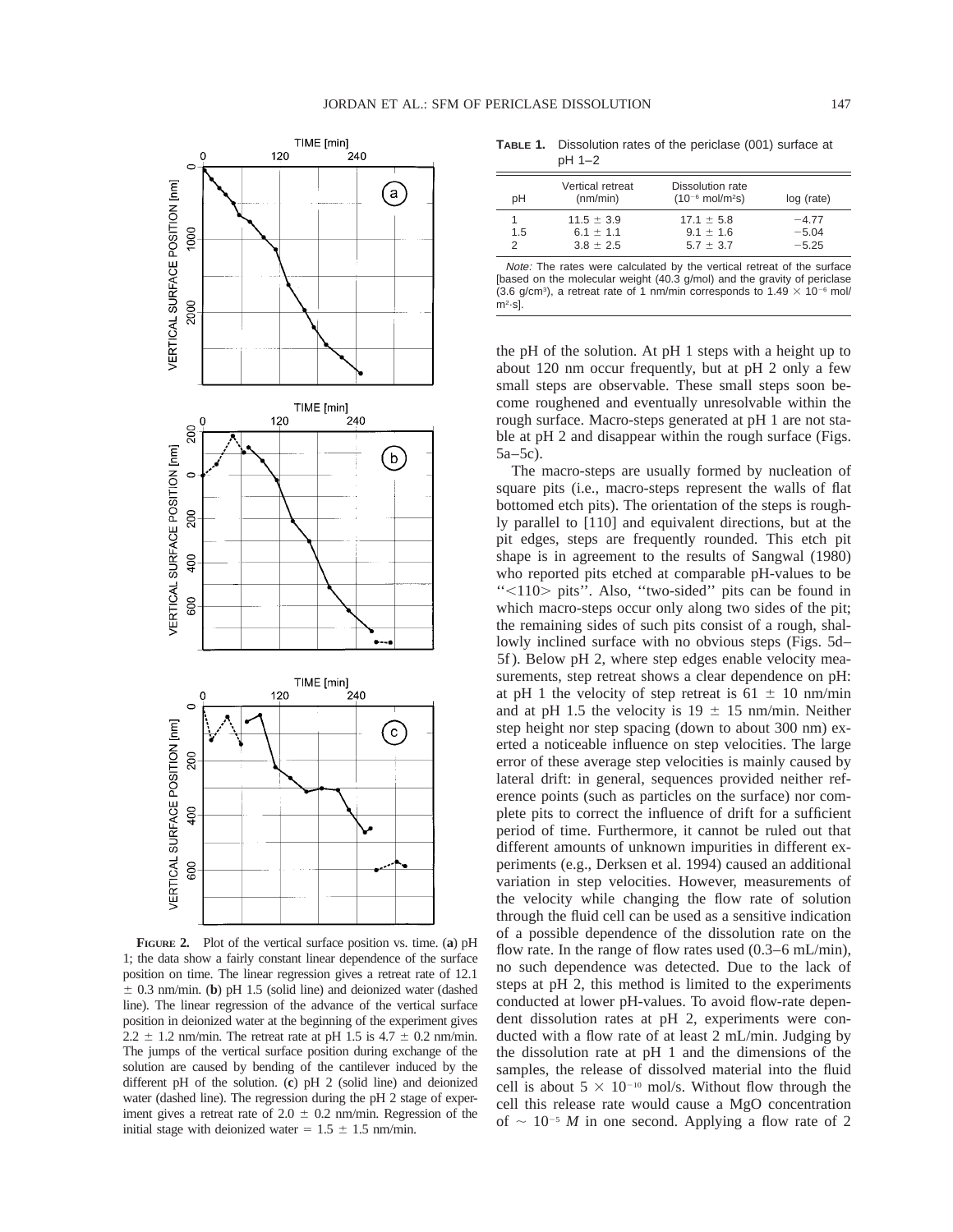

FIGURE 3. Sequence of the periclase (001) surface during dissolution at pH 1. Large steps (i.e., pit walls—in this sequence up to 80 nm in height) are formed by pits on the surface. The step edges are aligned parallel to [110] and equivalent directions. The slope of step edges reaches angles (here) up to  $40^\circ$ . (**a**) 0 min; (**b**) 31 min; (**c**) 39 min; (**d**) 57 min; (**e**) 76 min; (**f**) 99 min (the line indicates the position of the section in Fig. 4; A and B mark the steps in the section; note that B refers to 3 close steps).

mL/min, the volume of new solution which is fed into the fluid cell equals the volume of the fluid cell in 2 s. Therefore, saturation effects on dissolution rate are highly unlikely as supported by the independence of step velocities with flow rate at  $pH < 2$ .

The slope of the data in the log (rate) vs. pH diagram (Fig. 6) has been used as an indication of the rate-deter-



**FIGURE 4.** Section of Figure 3f. The entire height of the 3 steps marked B1 to B3 is  $\sim$ 110 nm, the slope between B1 and B2 is about  $40^\circ$ .

mining step of dissolution (e.g., Vermilyea 1966, 1969). However, due to the large errors in the rates, the slope must be regarded as an estimation; an unweighted linear regression of the data yields  $-0.48 \pm 0.04$ , but the data are permissive of slopes between  $-0.1$  and  $-1.1$ .

## **DISCUSSION**

The observed initial roughening of the periclase (001) surface in air and water was previously reported. Holt et al. (1997) presented various surface features generated by different humidity and temperature conditions, and protrusions similar to those in our study can be found in their images. Jones et al. (1981, 1984) observed a roughened surface by electron microscopy both at water vapor pressures of  $< 10^{-5}$  Pa and in water before any significant dissolution took place, and referred to this surface morphology as ''castellated''. Furthermore, they showed by infrared spectroscopic studies that there is a clear correlation among the surface roughening, surface defects (i.e., low-coordination surface sites—terrace vacancies, steps, and kinks), and an increase in  $\nu(OH)$  absorption. Further support for the correlation of surface defect sites with surface hydroxyl groups comes from theoretical calculations by Scamehorn et al. (1993, 1994), Langel and Par-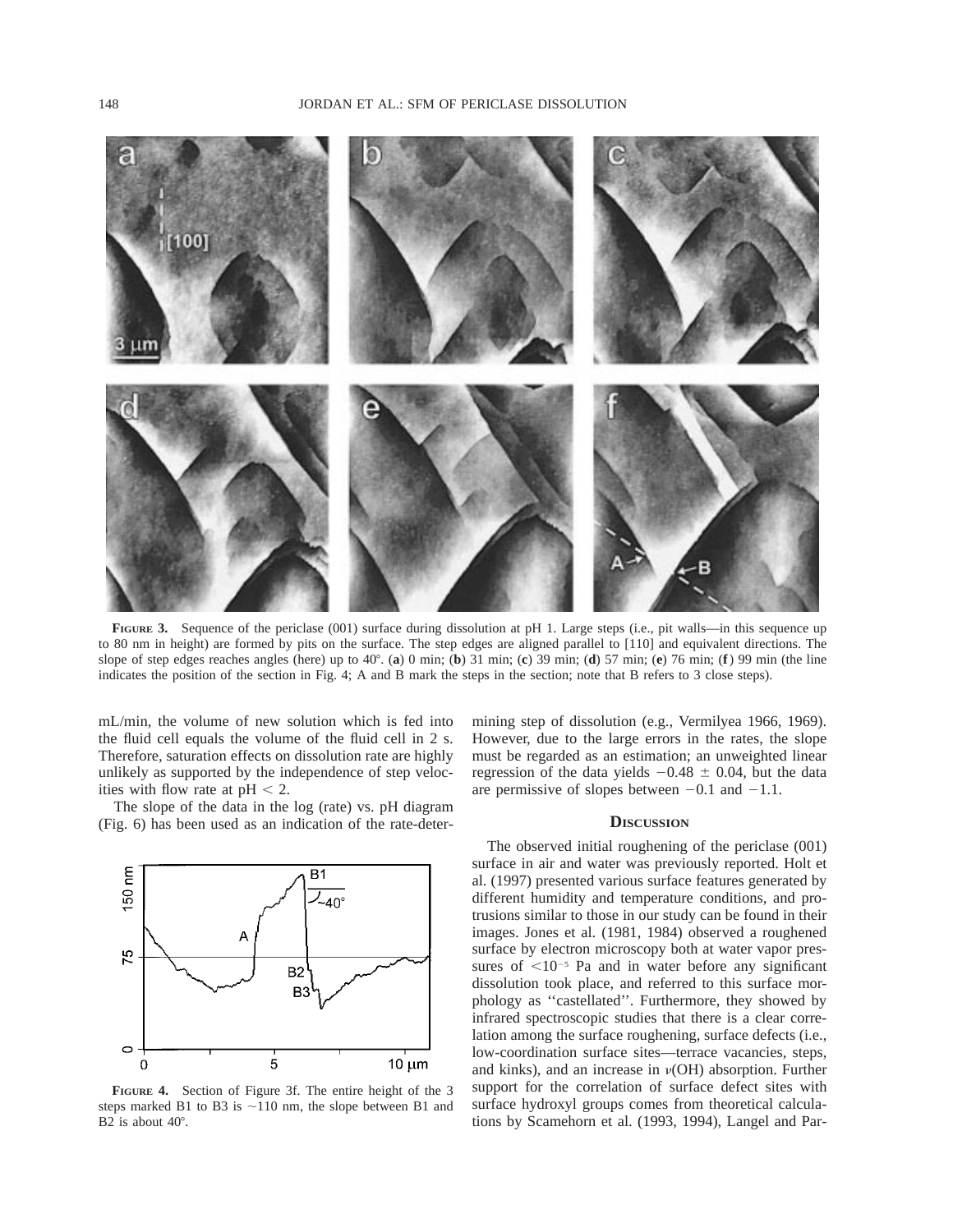

**FIGURE 5.** (**a**–**c**) Macro-steps at pH 1 and 2. (**a**) At pH 1 macro-steps show sharp edges. The step heights in the image are up to 70 nm. (**b**) 104 min at pH 2: the edges of macro-steps are rounded. (**c**) 209 min at pH 2: instead of macro-steps only transition zones between the former terraces can be observed. The transition zones have a width of about  $2 \mu m$ . (**d**–**e**) Growing asymmetric (''two-sided'') pit at pH 1 (labeled A–C). The lower two sides of the pit (A and B) formed macro-steps, but the upper side of the pit (C) is shallowly inclined and rough. Even within this shallow slope no steps can be observed. (**d**) 0 min; (**e**) 14 min; (**f**) 30 min.



**FIGURE 6.** Plot of the logarithm of dissolution rates (mol/ m2 ·s) (as measured by rate of vertical retreat of the surface) vs. the pH of solution. The slope of the linear regression of the data points is  $-0.48 \pm 0.04$ .

inello (1994), and Refson et al. (1995). They showed that on the perfect MgO (001) surface  $H_2O$  physisorbs readily, while dissociative chemisorption of  $H_2O$  is energetically favored at low-coordinated surface defect sites only. Therefore (despite the possibility that the protrusions consist of Mg-carbonates generated by ambient  $CO<sub>2</sub>$ ), it seems likely that surface hydroxyl groups give rise to protrusions consisting of poorly ordered hydroxide (perhaps a brucite precursor).

As soon as acidified water enters the fluid cell, the situation changes completely. At low pH, Wogelius et al. (1995) found protonation of periclase not only on the surface but also in the near-surface region. This protonated near surface region is likely reflected by the soft surface layer detectable by contact mode SFM. Considering the mechanism, Wogelius et al. (1995) suggested that a replacement of  $Mg^{2+}$  by H<sup>+</sup> along the (111) planes of periclase creates penetrative brucite (001)-like layers. Periclase and brucite have close structural similarities, and a well-known epitaxial relationship between the periclase (111) surface and the brucite (001) surface exists (Giovanoli et al. 1968; Goodman 1958). Replacing every Mg atom in a periclase (111) plane with two protons gives a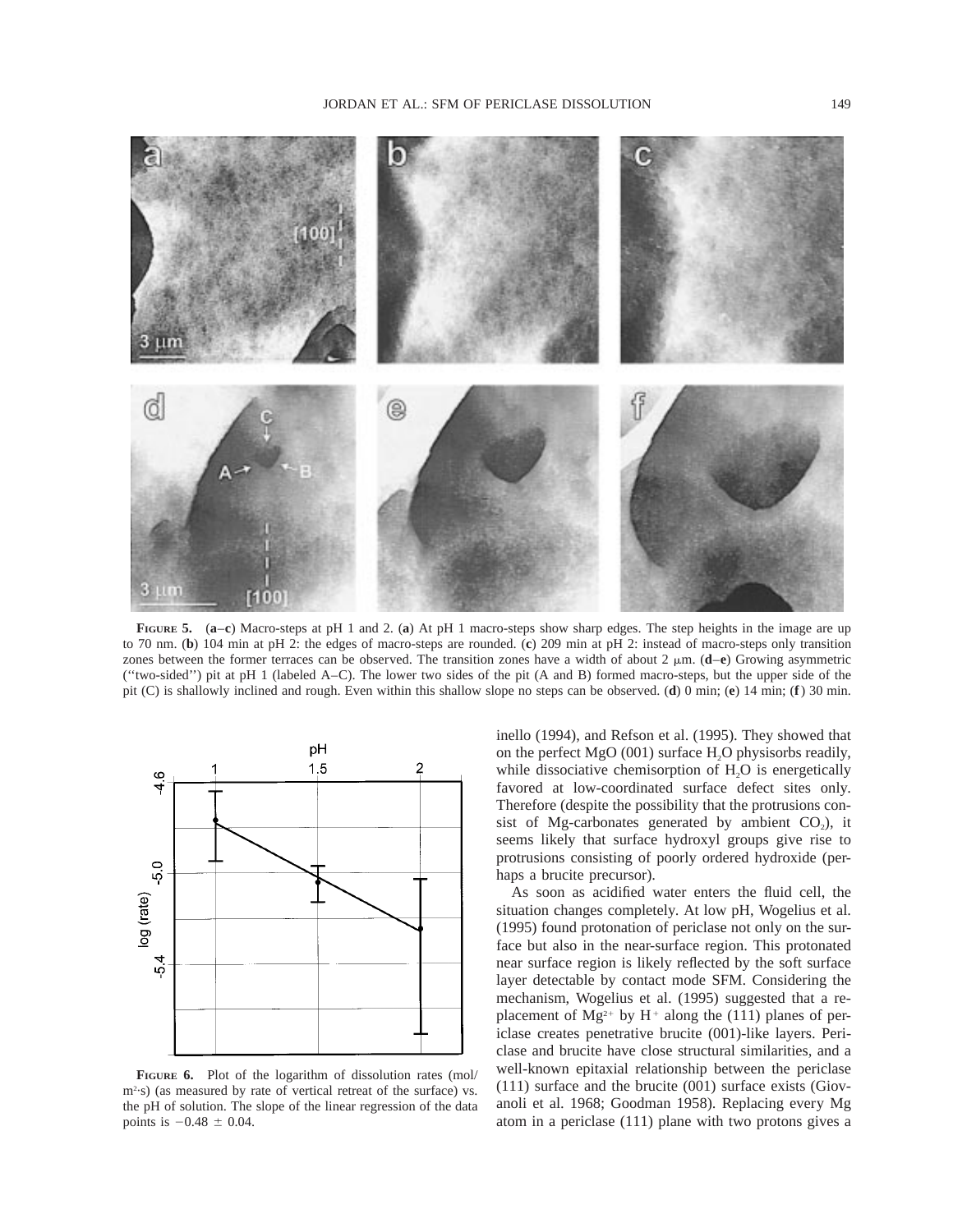*d* spacing within 2% of the brucite (001) *d* spacing (Wogelius et al. 1995). However, to obtain a perfect brucite lattice, only every second Mg-layer has to be replaced. Because protonation probably does not occur in such an ordered fashion, the surface structure is likely to be ordered poorly (despite H/Mg ratios even up to the ratio of brucite could be detected in the near surface region by Wogelius et al. 1995). Furthermore, perfect ordered brucite layers on periclase would demand a surface hardness comparable to the brucite (001) surface. The surface of periclase (001) at low pH, however, is much softer than the brucite (001) surface (on brucite loading forces  $\leq 10$ nN did not cause observable surface damage; Jordan and Rammensee 1996).

Hydroxylation of periclase stabilizes the (111) surface. Refson et al. (1995) have shown that a hydroxylated periclase (001) surface (e.g., by protonation of surface oxygen) is energetically unfavorable and thus less stable than the hydroxylated (111) surface. Therefore, we suggest that due to the protonation of the near-surface region, the (001) surface is probably quickly restructured into a poorly ordered, facetted (111) surface [even in the shallow inclined parts of newly formed, asymmetric pits, smooth terraces parallel to (001) cannot be observed; Figs. 5d–5f]. Due to tip-surface convolution the presumed  $(111)$  nano-facets cannot be imaged by SFM. Instead of facets, images show round asperities with reduced slope. The rounded pattern in Figure 1f is typical for scanning a surface with a dull, rounded tip. Tip-surface convolution is a general problem encountered while scanning the altered periclase surface due to the soft surface (which may cause adhesion of material from the surface to the tip). However, using SEM, Wogelius et al. (1995) detected a ''mottled'' surface after etching periclase in pH 2 and 4. The macro-steps generated by pits (i.e., the walls of flat bottomed etch pits) represent larger (111) facets (Fig. 3). The slope of these steps (up to  $50^{\circ}$ with respect to (001) can be found) is lower than the theoretical slope  $(55^{\circ})$  of a  $(111)$  facet. The likely reason for this difference is that within these facets microtopography can be formed, which causes a reduced slope. The microtopography can be caused by preferential dissolution at the upper edge of the pit walls and by the lack of structural order achieved while protonation takes place down into the near-surface region. A less ordered structure should not be able to form perfect (111) terraces during dissolution. Finally, tip-surface convolution may also contribute to lower slopes.

The existence of a brucite-like surface layer on periclase during dissolution at low pH was suggested by Vermilyea (1969), who found similar dissolution rates for MgO and Mg(OH)<sub>2</sub> at pH  $\lt$  5. Using periclase powder, he determined the dissolution rate to be  $\sim$  2  $\times$  10<sup>-4</sup> mol/  $m<sup>2</sup>$  s at pH 2 (+0.1 *M* KCl). This result is considerably faster than the results of Segall et al. (1978),  $9.5 \times 10^{-6}$ mol/m<sup>2</sup>·s (MgO smoke cubes, HNO<sub>3</sub>), Wogelius et al. (1995),  $7.2 \times 10^{-6}$  mol/m<sup>2</sup>·s (single crystal, HNO<sub>3</sub>), and our data of the (001) surface,  $5.7 \times 10^{-6}$  mol/m<sup>2</sup>·s. The

difference of the rate reported by Vermilyea (1969) to the other rates is most likely due to the usual problems of surface area normalization (Vermilyea calculated the surface area from the particle size) and the contributions of surfaces other than (001) in powder experiments. At pH 1 (single crystal, HCl), Sangwal and Arora (1978) found a rate of  $\sim 2 \times 10^{-5}$  mol/m<sup>2</sup>·s (assuming the data point in the their diagram to be at  $\sim 2.8 \times 10^{-4}$  g/cm<sup>2</sup>·h). Although this rate is in excellent agreement with our rate  $(1.71 \times 10^{-5} \text{ mol/m}^2 \cdot \text{s})$ , their "lateral etch rate" measured at etch pits  $(\sim 150 \text{ nm/min})$  is about 2.5 times larger than the retreat of pit walls (i.e., velocity of macro-steps) in our experiments. Using SFM on brucite (001), Jordan and Rammensee (1996) found a rate of  $\sim 1 \times 10^{-6}$  mol/m<sup>2</sup>·s at pH 2.7 (23–24 °C). Extrapolating our periclase  $(001)$ data to the pH-value of 2.7 by applying the slope  $-0.48$ of the regression in the log (rate) vs. pH diagram (Fig. 6) gives a dissolution rate of  $2.5 \times 10^{-6}$  mol/m<sup>2</sup>·s, which is similar to that of Jordan and Rammensee (1996) and, therefore, gives further support to the idea that the periclase (001) surface consists of brucite-like protonation products. The high activation energy for dissolution of brucite and the fact that well-ordered brucite (001) layers show evidence for interstep-interaction makes it likely that surface diffusion contributes to the rate-determining step of dissolution of the brucite (001) surface (Jordan and Rammensee 1996). We speculate that the high defect density of the presumably poorly ordered hydroxide layers on periclase leads to accelerated dissolution rates that overcome any limitation imposed by surface diffusion.

The slope of log (rate) vs. pH should give information about the rate-determining step of dissolution. Despite similar results to ours in the literature, this situation also remains ambiguous. Vermilyea (1969) found a slope of  $-0.47$  and claimed that this is consistent with the protonation of surface hydroxyl groups as rate determining step. Segall et al. (1978) reported the slope to be  $-0.49$  and argued that due to the modification of the surface potential barrier by protons, cation removal is the most likely rate-determining step. Jones et al. (1981) suggested the reaction  $O^{2-}$  +  $\overline{H}^+$   $\rightarrow$  OH<sup>-</sup> (causing a slope of -0.5) as rate-determining after an initial stage of dissolution. However, in the light of the fast protonation not only of the surface but also of the near-surface region at pH 2, this reaction is unlikely to be the rate-determining step.

The results of this study have implications for other solids, such as feldspars, that may undergo surface alteration during dissolution. The kinematic constraints imposed by a well-ordered surface structure (e.g., with welldefined steps and monolayer step retreat) largely break down upon alteration and roughening. Retreat of altered, roughened surfaces may be more common during the dissolution of many naturally occurring minerals than previously suspected.

#### **ACKNOWLEDGMENTS**

We are grateful to the NSF (EAR-9634143) for support of the SFM purchase. We also thank the office of Basic Energy Science (DOE) for